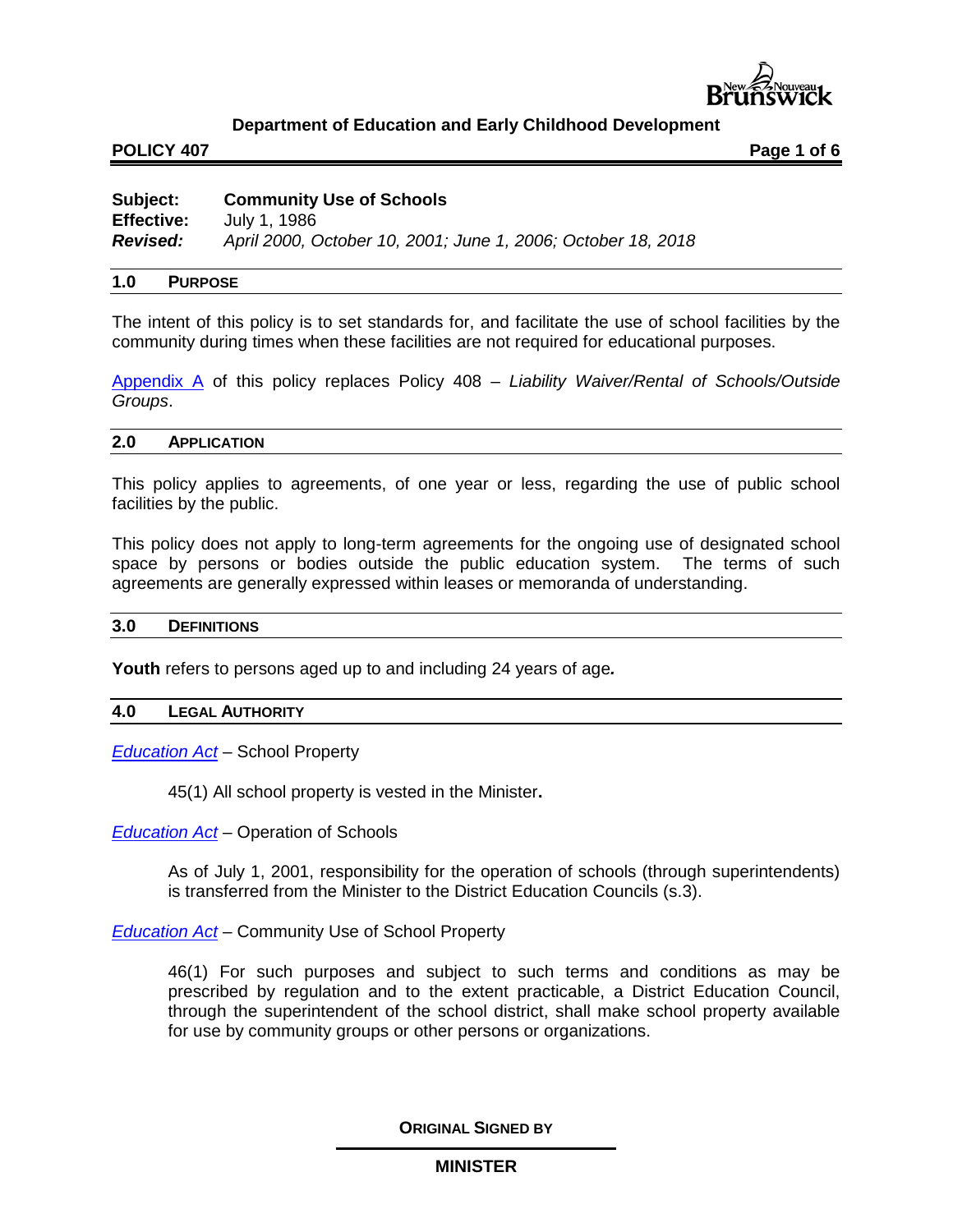

46(2) Where a fee is charged for the use of school property under subsection (1), the District Education Council may retain and expend that fee in accordance with the regulations.

46(4) Where the Minister leases property for school purposes and the owner retains the right to make the property available for the use of third parties when the property is not required for school purposes, all fees paid to the owner for such use may be retained by the owner unless otherwise provided for in the lease.

## *[Education Act](http://laws.gnb.ca/en/ShowPdf/cs/E-1.12.pdf)* – Agreements

50(2) the Minister may enter into agreements

(e) with a municipality or any other corporate body respecting the construction or operation of school property for the educational, cultural and recreational use by the community.

*Education Act* – *[Regulation 97-150](http://laws.gnb.ca/en/ShowPdf/cr/97-150.pdf)* – Community Use of School Property

9(1) For the purpose of section 46 of the Act, a District Education Council may authorize the use of school property for educational, cultural, recreational, commercial or personal purposes, as considered appropriate by the District Education Council.

9(2) Subject to subsection (3), a fee may be charged for the use of school property under section 46 of the Act, if

- (a) the fee does not have the effect of discouraging appropriate community use of school property and
- (b) the fee is not higher than the market commercial rate that would be charged for a similar facility unless such is required to offset incremental costs as required under subsection (3).

9(3) Where incremental costs are incurred as a result of making school property available for use by the community, the District Education Council shall ensure that a fee is collected and expended to offset those costs.

9(4) Any amount of the fee earned and retained by a District Education Council in excess of the amount required to offset incremental costs under subsection (3) shall be expended by the District Education Council for an educational purpose.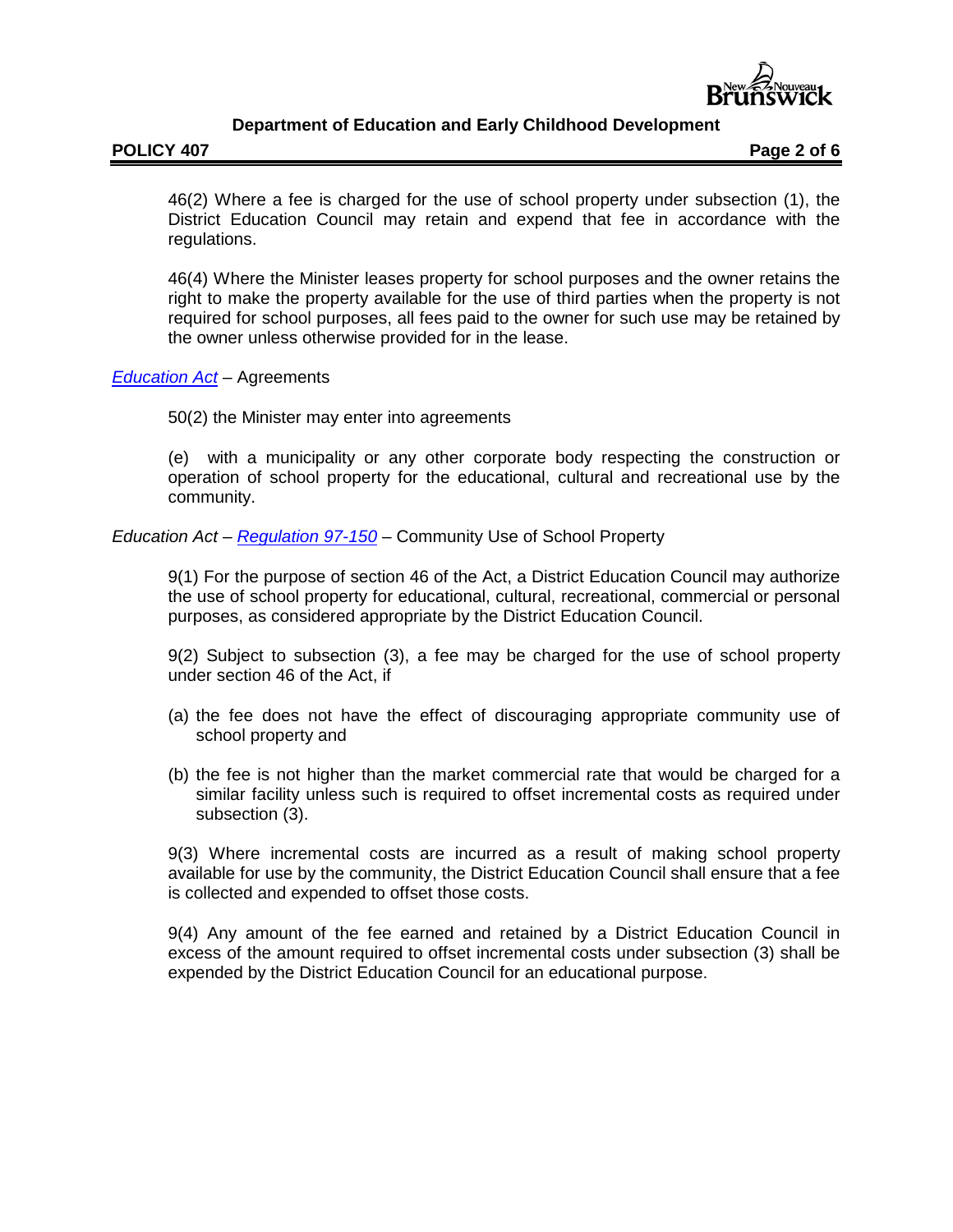

#### **POLICY 407 Page 3 of 6**

### **5.0 GOALS / PRINCIPLES**

The Department of Education believes that:

- **5.1** the primary use of school facilities is for the delivery of public education programs. A secondary use, recognized and promoted by the Department, is to meet community needs;
- **5.2** school facilities will be made available to the general community with priority to non-profit community activities for youth;
- **5.3** fees charged for community use of facilities should offset costs rather than being viewed as a means of revenue generation; and
- **5.4** the use of Education facilities must not place the school system in competition with private sector interests.

### **6.0 REQUIREMENTS / STANDARDS**

#### **6.1 Parameters for Community Use of Schools**

- **6.1.1** The use of school premises/facilities shall not interfere with the normal operations of the school and pupil safety shall be the primary consideration when entering into a school use agreement.
- **6.1.2** Use of school premises/facilities shall be within the bounds of accepted community values.
- **6.1.3** The language of the learning environment will be considered when planning, promoting and conducting activities in schools.
- **6.1.4** All aspects of the use of school facilities by the community shall meet the requirements of the Office of the Fire Marshall.
- **6.1.5** Tobacco use is prohibited in school buildings and vehicles under [Policy 702](http://www2.gnb.ca/content/dam/gnb/Departments/ed/pdf/K12/policies-politiques/e/702A.pdf) *Tobacco-Free Schools*. Smoking is prohibited on all school grounds at all times, as per the *[Smoke-free Places Act](http://laws.gnb.ca/en/ShowPdf/cs/2011-c.222.pdf)*.
- **6.1.6** The consumption of cannabis and possession of cannabis accessories is prohibited in school buildings and vehicles as well as in vehicles on school premises. It is prohibited on all school grounds at all times as per the *Cannabis Control Act*.
- **6.1.7** Requests to permit alcoholic beverages or games of chance (e.g. bingos, lotteries) on school property may be approved by the Superintendent, subject to DEC policies, and only on condition that a copy of any applicable license is submitted to the Superintendent prior to the event.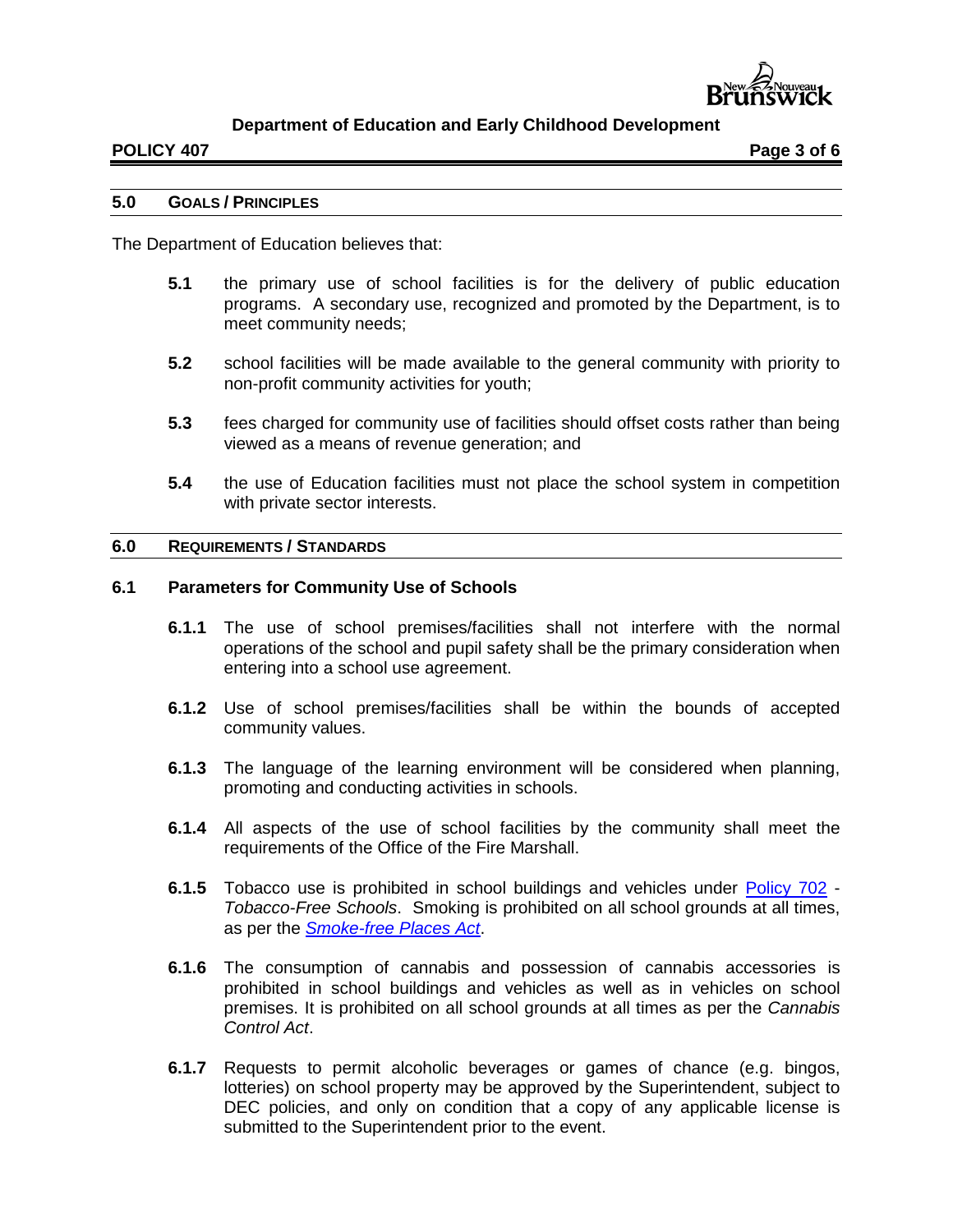

### **POLICY 407 Page 4 of 6**

## **6.2 Fees and Agreements**

- **6.2.1** The requirement to offset incremental costs of community use of school facilities may be met through the charging of rental fees or the exchange of resources. For example, the use of gyms, meeting rooms, classrooms, fields and courts, cafeterias, auditoriums, library equipment, etc., could be exchanged for community facilities/services such as: use of arenas, pools, playgrounds, sports fields, snow plowing, maintenance of sports fields and courts, and human resources. Such exchanges must directly or indirectly benefit pupils.
- **6.2.2** Every use of school facilities by the community shall be defined by written agreement. The community use of schools agreement shall name the individual(s) responsible for supervision at the school facility during the event. When appropriate, a school use agreement shall contain the statement of indemnity included in [Appendix A.](http://www2.gnb.ca/content/dam/gnb/Departments/ed/pdf/K12/policies-politiques/e/407AA.pdf)
- **6.2.3** The school system official who signs the school use agreement shall ensure that users are provided with a copy of this policy. It shall be the responsibility of the user to be familiar with this policy and to adhere to its contents*.*
- **6.2.4** The user shall be held financially responsible for property damage or loss caused by the user including the user's members, guests and participants.
- **6.2.5** School districts are required to manage fees collected and keep appropriate records, in accordance with [Policy 101](http://www2.gnb.ca/content/dam/gnb/Departments/ed/pdf/K12/policies-politiques/e/101A.pdf) – *Financial Responsibilities of School Districts*, for audit purposes. Such records will document the name of the school and the facility user, the nature of the event, fees charged and/or resources/services exchanged.
- **6.2.6** To avoid competition with the private sector, school use agreements authorizing the use of school facilities for personal or commercial gain shall only be considered if
	- there is no suitable commercial facility available in the community or the person or organization is charged a rental fee comparable to the commercial rate for a similar facility; and
	- the intended use does not violate the government's Conflict of Interest Policy [AD-2915](http://intranet.gnb.ca/intellinet/adminman/adminman/2915-e.asp)
- **6.2.7** In some cases it may be advantageous to permit a municipality, incorporated recreation council or other local government authority to act in place of a school district to coordinate the use of school facilities. The director of the Educational Facilities Branch of the Department shall be notified when such agreements are under consideration. The director will determine whether the signature of the Minister will be required in addition to those of the DEC and the local government authority.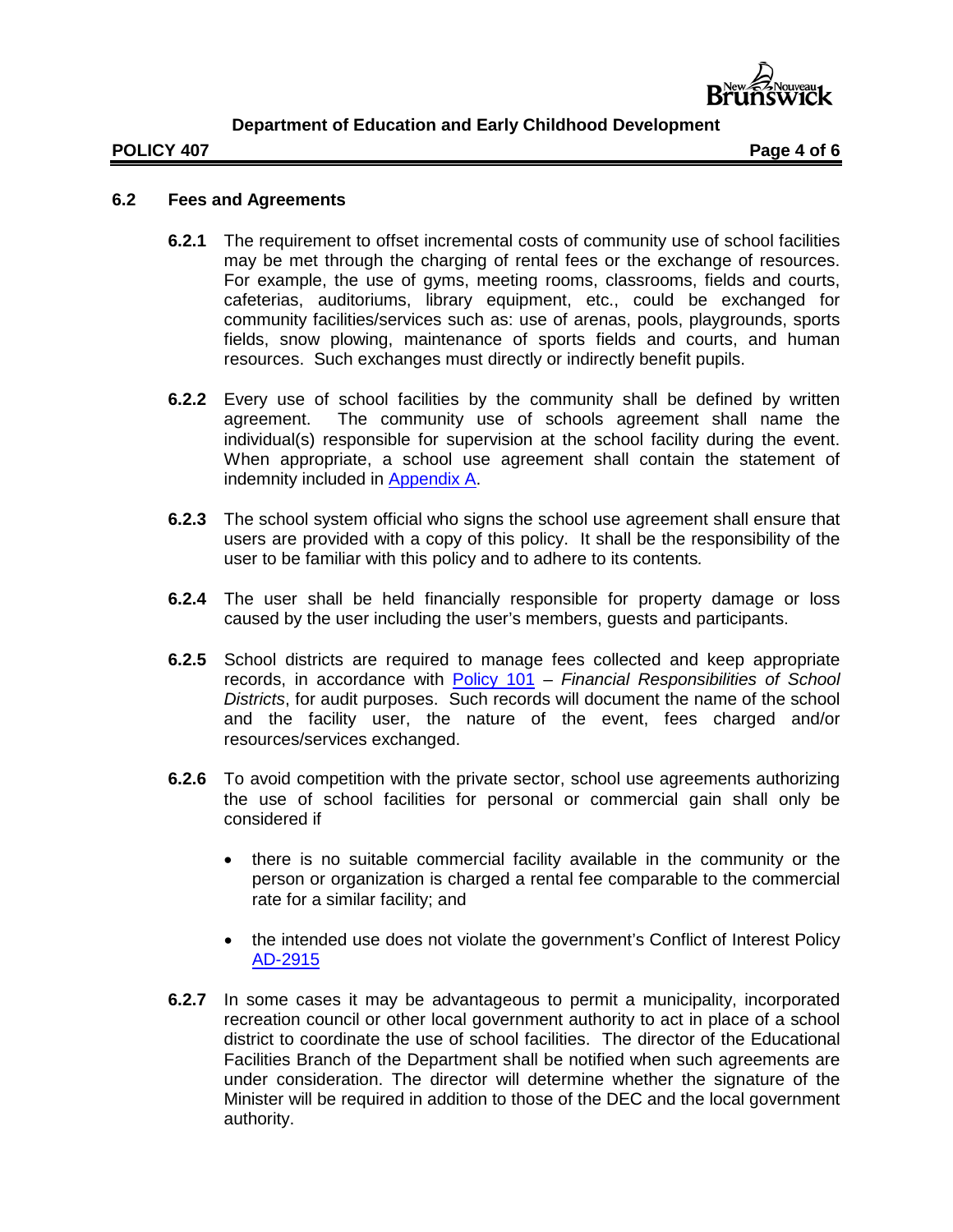

- **6.2.8** Joint school-community capital projects (permanent modification to school buildings) require approval of the Minister and may be considered when:
	- there is a commitment by a municipality or other organization or individual to fund the capital construction (the Department of Education shall not assume any costs associated with the capital construction); and
	- agreement can be reached confirming commitments of each party regarding capital and operating costs. The Department of Education will not contribute to operating costs for swimming pools but may pay a user fee in conjunction with school requirements.

### **7.0 GUIDELINES / RECOMMENDATIONS**

School districts may wish to use the following clauses in their standard Community Use of School Agreements.

## **Financial Conditions**

- All payments, including fees for any supplementary services will be made, as per invoice rendered, not later than 30 days from the invoice date.
- Fees of less than \$100 must be paid in advance.
- Applicants may be required to deposit a certified cheque or post a bond prior to being granted approval for the use of school premises/facilities.
- The bond or certified cheque may be returned in full or in part, subject to assessment of any costs or damages related to the particular use of the school premises/facilities. In accordance with the Financial Administration Act, NSF cheques will incur a service fee of \$25.
- Individuals, groups or organizations that are in financial arrears of previous school use agreements shall not be eligible for rental of school facilities.

## **General Conditions**

- Approval of the use of facilities may be cancelled immediately if the terms of the policy have been breached.
- The user will ensure that adequate adult supervision is provided at all times and that all activities are conducted in a safe manner.
- The district reserves the right to cancel an activity under exceptional circumstances and shall not be held responsible for any claims arising out of such cancellations.
- The user shall respect the approved room or facility capacity.